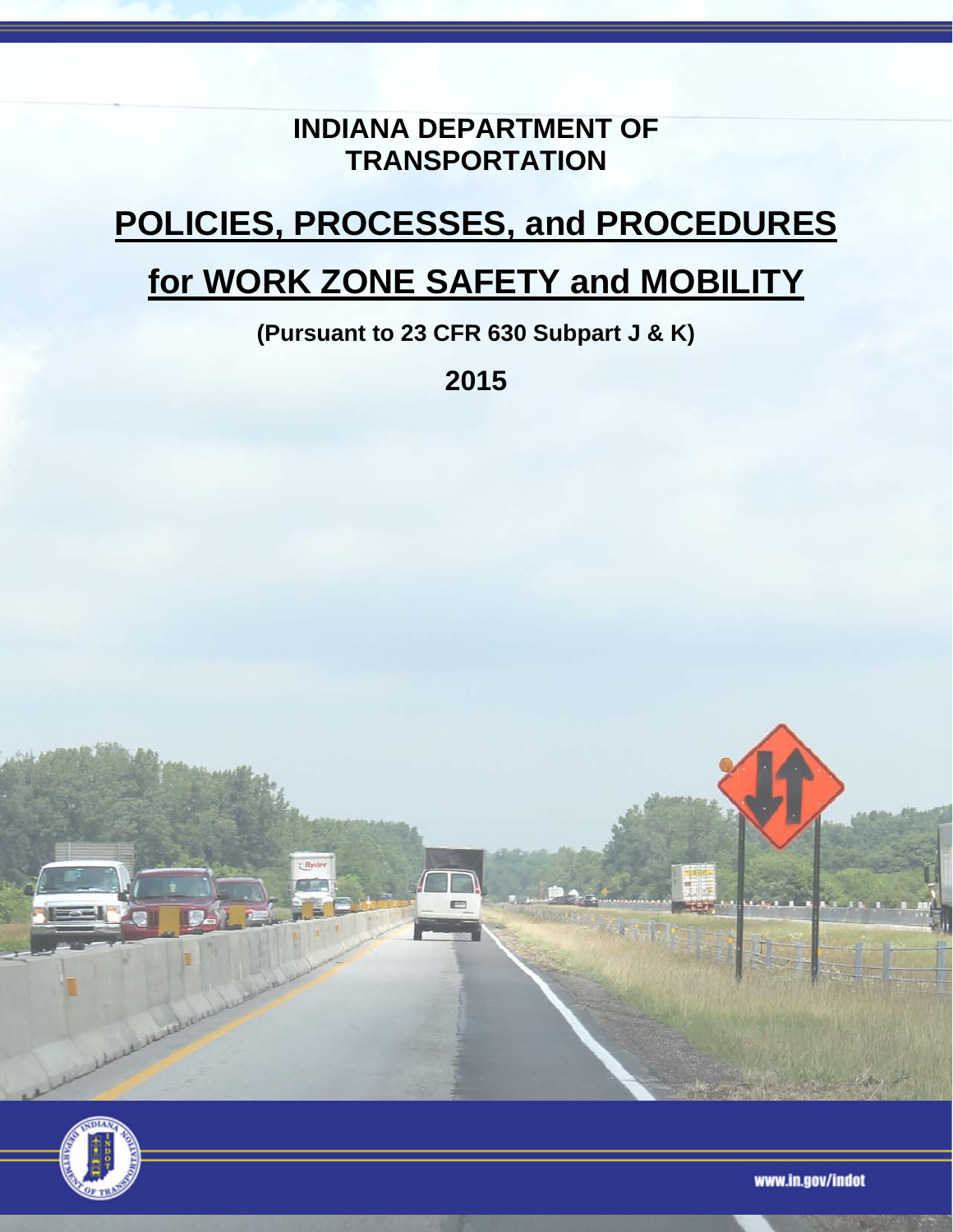## **TABLE OF CONTENTS**

| <b>Mission Statement</b>                                 | 1               |
|----------------------------------------------------------|-----------------|
| <b>Objective</b>                                         | 1               |
| <b>Policies</b>                                          | $1 - 5$         |
| <b>Interstate Work Zones</b>                             | 1               |
| Significant Project Definition and Identification        | 3               |
| Significant, Off-Interstate Work Zones                   | 5               |
| <b>Permit Policies in Work Zones</b>                     | 5               |
| Local, Federal-Aid Projects                              | 5               |
| <b>State Level Processes &amp; Procedures</b>            | $6-9$           |
| Work Zone Assessment & Management                        | 6               |
| Incident Management                                      | 7               |
| Uniformed Law Enforcement in Work Zones                  | $\overline{7}$  |
| <b>Work Zone Data</b>                                    | 8               |
| Training                                                 | 8               |
| <b>Public Outreach</b>                                   | 9               |
| <b>Process Review</b>                                    | 9               |
| <b>Project Level Procedures</b>                          | $10 - 14$       |
|                                                          |                 |
| <b>Transportation Management Plans</b>                   | 10              |
| Plans, Specifications & Estimates (PS&Es)                | 12 <sup>2</sup> |
| <b>Special Contract Measures</b>                         | 12 <sup>2</sup> |
| <b>Permit Procedures in Work Zones</b>                   | 12 <sup>2</sup> |
| <b>Positive Protection Devices</b>                       | 13              |
| <b>Device Quality Guidelines</b>                         | 13              |
| <b>Work Zone Field Reviews</b>                           | 13              |
| <b>Work Zone Crash Reviews</b>                           | 14              |
| <b>Work Zone Mobility</b>                                | 14              |
| <b>Approval</b>                                          | 15              |
| <b>Appendices</b>                                        |                 |
| Appendix A: Temporary Traffic Control Detail for Permits | 16              |

*This document has been prepared by and is managed by the Work Zone Safety Section at the INDOT Traffic Management Center. Current information concerning the Work Zone Safety Section can be found at: http://www.in.gov/indot/2356.htm*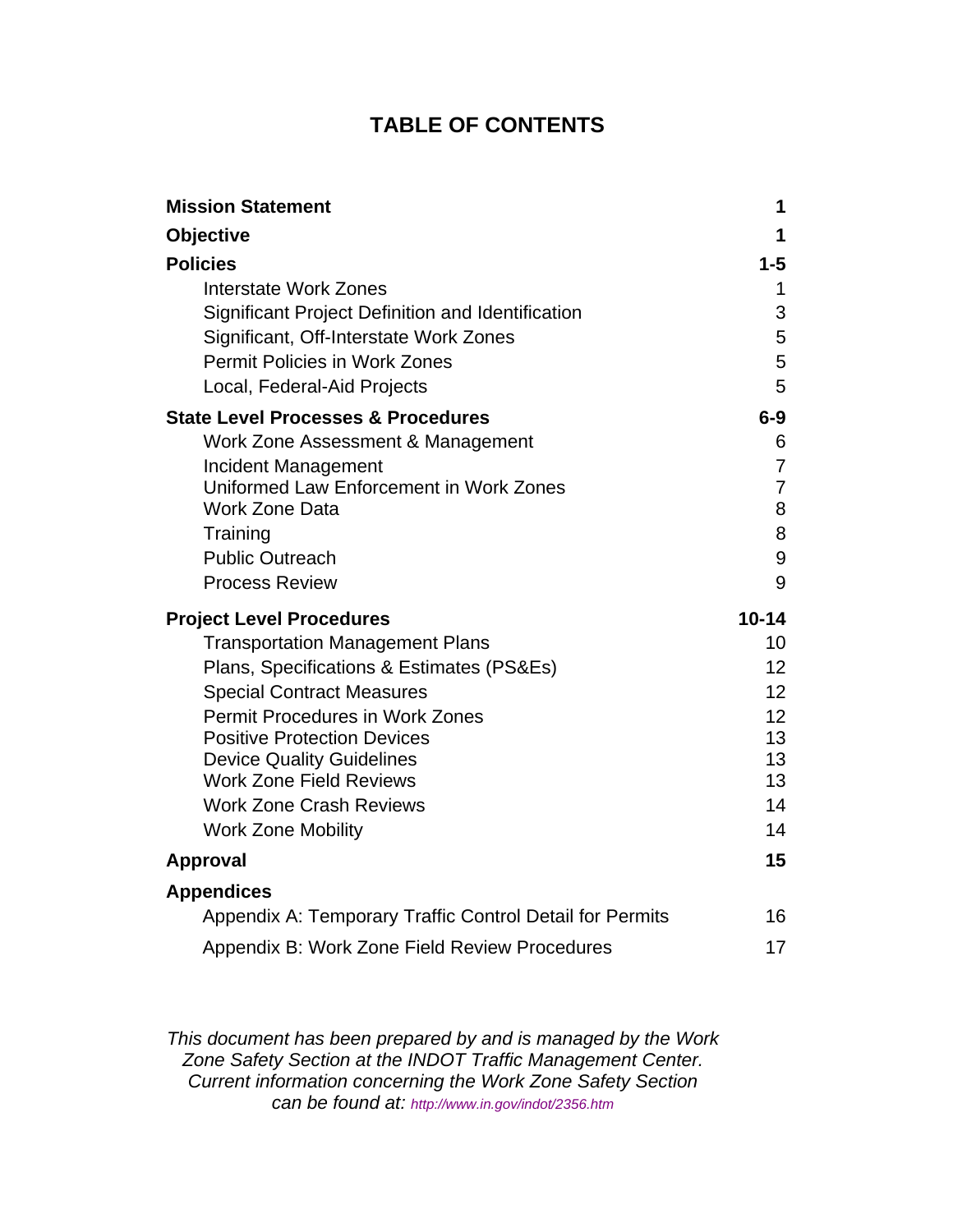## **MISSION STATEMENT**

The Indiana Department of Transportation will plan, build, maintain, and operate a superior transportation system enhancing safety, mobility and economic growth.

## **OBJECTIVE**

Construction and maintenance work must be performed in order to provide the best surface transportation system possible. However, this work can also result in crashes and congestion on Indiana highways. The Indiana Department of Transportation (INDOT) is committed to reducing the frequency and severity of crashes and the overall amount of congestion in all highway work zones. Therefore, it is essential that reasonable countermeasures that improve safety for motorists and workers while reducing traffic delays in work zones be considered prior to work commencing. It is equally essential that an active work zone's performance be monitored so that adjustments can be made as needed.

Because of this, INDOT has developed the Policies, Processes, and Procedures for Work Zone Safety and Mobility to assists designers and other INDOT personnel in an effort to achieve these stated objectives in accordance with the requirements of paragraph 630.1006 of 23 CRF 630 Subpart J as well as paragraph 630.1106 of 23 CRF 630 Subpart K.

## **POLICIES**

Strategies and devices used in INDOT work zones should be based on the project's and highway's characteristics and factors. These strategies and devices must conform to the AASHTO Roadside Design Guide as well as the Indiana Manual on Uniform Traffic Control Devices (IMUTCD), available at: http://www.in.gov/dot/div/contracts/design/mutcd/mutcd.html. Additionally, contracted and permitted work must meet the requirements of INDOT's Standard Specifications, Standard Drawings, and Construction Memorandums available at: www.in.gov/dot/div/contracts/standards/. All maintenance activity performed by INDOT forces must meet the requirements of INDOT's Work Zone Traffic Control Guidelines, available at: www.in.gov/indot/files/WorkZoneTCH.pdf.

#### **Interstate Work Zones**

Beyond complying with the policies outlined above, all interstate work, whether contracted or inhouse, must be conducted within the constraints of the current version of the Interstate Highways Congestion Policy (IHCP). The goal of the IHCP is to reduce queuing and congestion around interstate work zones and to diminish the frequency of the high speed rear-end crashes that can occur at the back of a queue.

The IHCP provides preapproved lane closure schedules for every segment of interstate in Indiana. For example, some segments are deemed to be so sensitive that no lanes should be closed without approval from INDOT's executive staff while other segments have low enough traffic volumes that single lane closures are allowed at any time. For most segments, a single lane may be closed during certain times of the day or days of the week. An approved IHCP Exception is needed prior to closing lanes outside these preapproved times. Other operations which cause congestion on an interstate, such as shoulder work, may also require an approved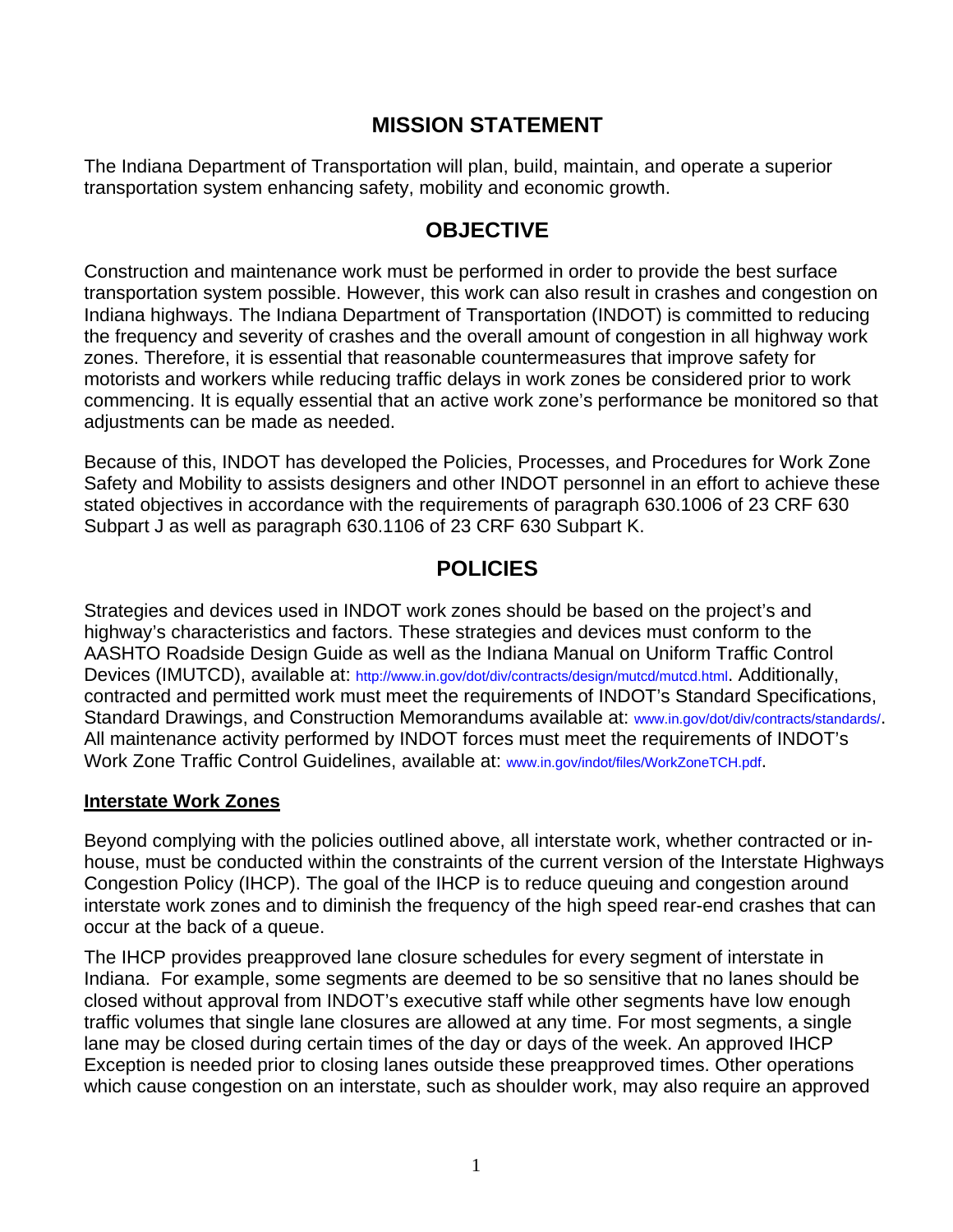IHCP Exception. The current version of the IHCP contains guidance on which activities require an exception.

A queue is defined in the IHCP as the length of pavement occupied by a line or lines of closely spaced vehicles travelling below 30 mph. It is measured from the point of restriction towards oncoming traffic. While INDOT strives to eliminate all queuing in work zones, the pre-approved closure schedules are based on the threshold queuing values. Although all projects should strive to meet these threshold values, they are not always possible to achieve. If a lane closure will result in unavoidable queuing which is outside policy limits, various countermeasures to mitigate the queuing should be considered.

The IHCP guidelines used to evaluate the viability of interstate continuous or multiple day closures are listed below:

- 1) No queues of any length should be permitted to exceed 6 continuous hours or 12 hours in any calendar day.
- 2) Queues greater than 0.5 miles in length should not be permitted to exceed 4 continuous hours.
- 3) Queues greater than 1.0 mile in length should not be permitted to exceed 2 continuous hours.
- 4) Queues greater than 1.5 miles in length should not be permitted.

For projects with daily, non-continuous lane closures the policy recommends that the following additional guidance also be followed:

- 1) If queues can be eliminated by adjusting the hours worked while still completing the project in a reasonable time frame then the adjustment should be made.
- 2) Whenever possible the closure should not begin during an hour which will generate a queue.
- 3) If the last hour planned for work is the first one in which a queue will be generated then the schedule should be adjusted away from closing during that hour.
- 4) Where queues are expected, additional advanced work zone warning signage should be specified for placement at the distances noted in the IMUTCD ahead of the anticipated queue.

Variations from the preapproved closure schedules are only allowed when it can be shown that there are no viable alternatives or that other alternatives are distinctly inferior. As traffic counts are updated periodically, the preapproved levels of each segment will be updated accordingly to reflect the changes in demand.

The current version of the IHCP is available at:

https://secure.in.gov/indot/3383.htm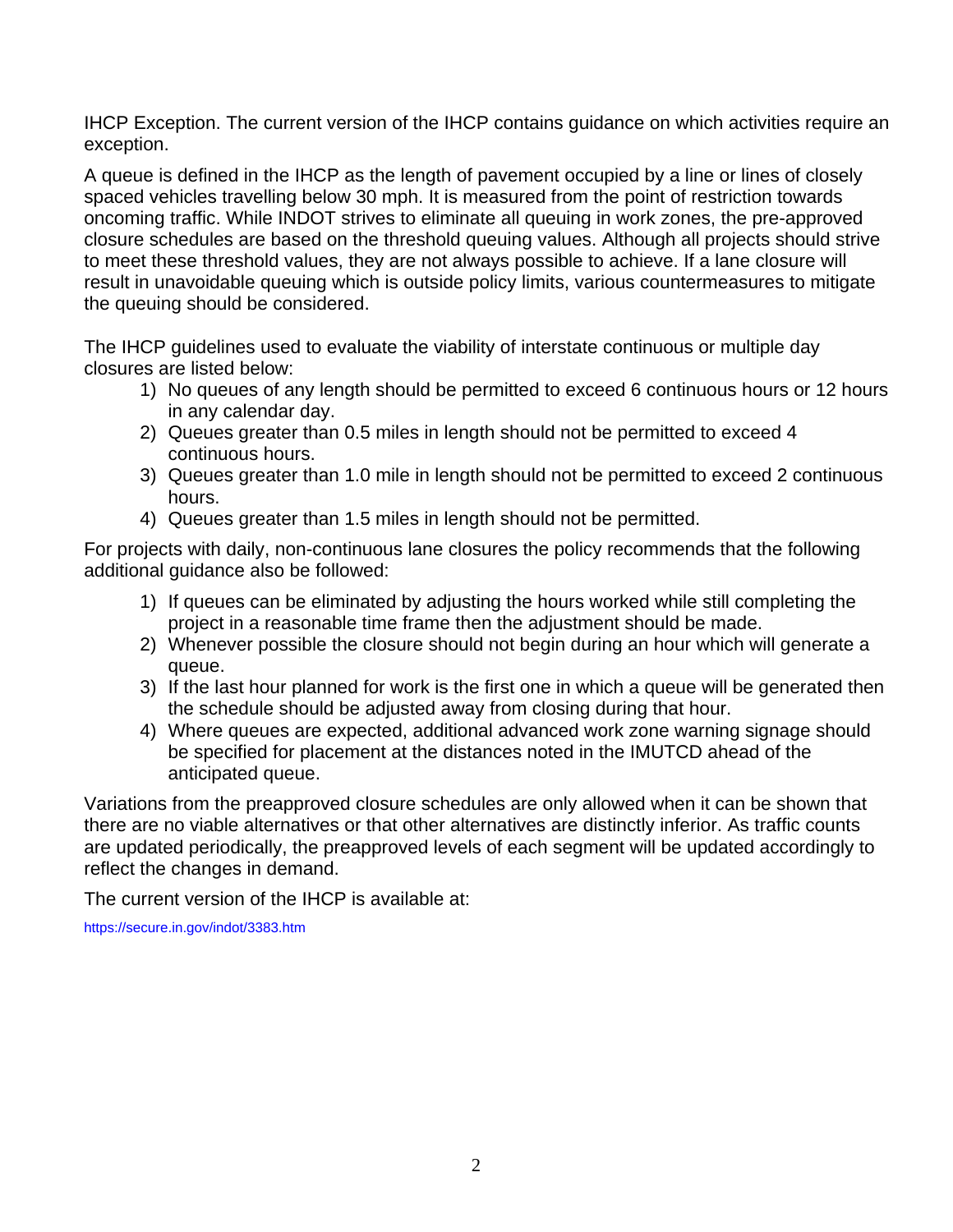### **Significant Project Definition and Identification**

A significant project is one that, alone or in combination with other concurrent projects in the vicinity, is anticipated to cause sustained work zone impacts greater than what is considered acceptable based on INDOT policy and/or engineering judgment. All projects will be identified as either significant or non-significant in relation to work zone impacts to traffic.

Any project on an interstate route that is in a Traffic Management Area (TMA) county and occupies a location for more than three days with intermittent or continuous lane closures is, by 23 CFR630 Subpart J, deemed to be a significant project. Current Indiana TMAs and their associated counties are:

- Cincinnati (OKI)…….*all of Dearborn County*
- Evansville…………….*all of Vanderburgh and Warrick Counties.*
- Louisville……………..*all of Clark and Floyd Counties*
- Fort Wayne………......*all of Allen, Huntington, and Whitley Counties*
- Gary (NIRPC)………..*all of Lake, La Porte, and Porter Counties*
- Indianapolis………....*all of Marion, Boone, Hamilton, Hancock, Hendricks, Johnson, Madison, and Shelby Counties*
- South Bend/Elkhart*…all of St Joseph and Elkhart Counties*

Additionally, a project, regardless of route type, may be deemed significant based on the considerations listed below:

- 1. Where the project scope of work consists of major reconstruction or new construction [e.g., partial reconstruction (4R) (freeway)]. *Refer to the Indiana Design Manual available at:* http://www.in.gov/indot/design\_manual/index.htm;
- 2. Where there are high traffic volumes (e.g. 12,000 AADT for two lane highways and 30,000 AADT for multilane highways);
- 3. Where the project is in an urban or suburban area;
- 4. Where there may be significant detrimental impacts on mobility for either through or local trips in the corridor;
- 5. Where the facility's capacity will be significantly reduced (e.g., through lane, ramp, or interchange closures);
- 6. Where alternate routing will be necessary (e.g., detour routing for hazardous materials);
- 7. Where there will be significant impacts on local communities and businesses (e.g., emergency vehicles, school buses);
- 8. Where timing and seasonal impacts may be significant; or
- 9. Where there will be significant grade changes.

The designer will determine if the project is significant during the design phase. When changes to the project scope cause a project to be deemed significant in accordance with the items above, the project manager must be notified as soon as possible.

All work deemed to be significant will have a written Traffic Management Plan (TMP) developed. This TMP will include a Temporary Traffic Control Plan (TTCP), a Transportation Operations Plan (TOP), and a Public Information Plan (PIP). Projects which are not deemed to be significant are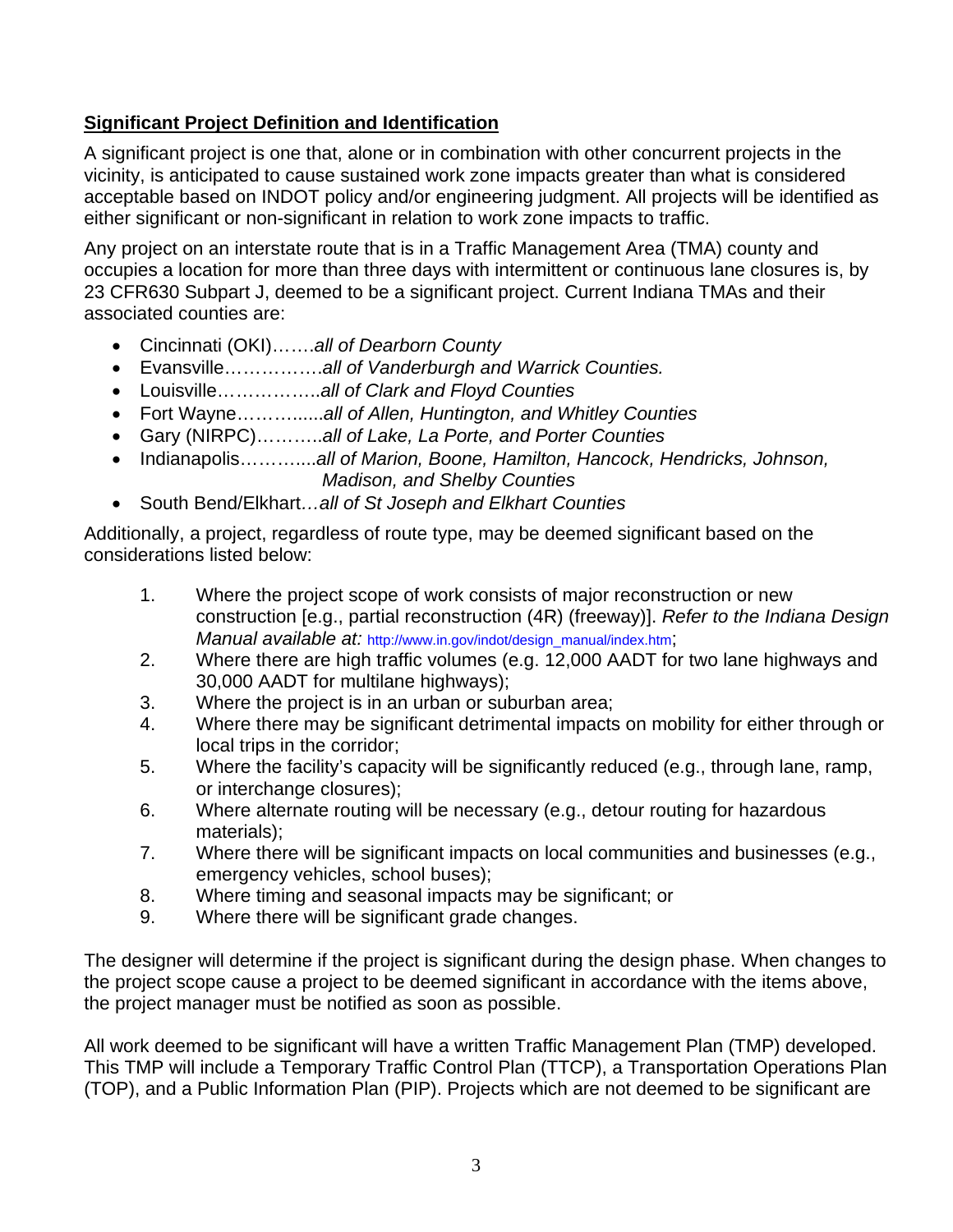only required to include a TTCP but are encouraged to include all three elements. After a project is identified as being significant, a TMP team will be formed. The TMP team is responsible for developing the Traffic Management Plan for the project. Typically, the team will consist of a representative from each entity that will be involved in the implementation of the project. This team is multidisciplinary and generally is comprised of representatives from any or all of the following:

- Division of Traffic Engineering
- Office of Environmental Services, Environment Assessment Team
- Office of Highway Design and Technical Support
- District Office of Traffic
- District Office of Design
- District Construction Team
- Standards Committee
- Federal Highway Administration (FHWA)
- Local Government Agency
- Asset Management Division
- Office of Communications
- Others as deemed necessary (e.g. State Police, Hospitals, Work Zone Safety Section, District Safety or Central Office Safety, Public Safety Operations, etc.)

Input received from businesses and other private stakeholders potentially affected by the work zone should also be considered.

The TMP team stays involved with the project from inception through final acceptance. A final TMP meeting should be held to review the implementation of the TMP, changes that were made throughout the project, and what was learned that can be applied on other projects. Additionally, a final report should be prepared by the TMP team. The TMP process is discussed in greater detail under the "Project Level Procedures" section of this document and in the current version of the Indiana Design Manual (IDM) that can be found at:

http://www.in.gov/indot/design\_manual/index.htm.

Where a series of proposed projects are along the same corridor or along corridors of close proximity, a single TMP covering all projects should be used. If circumstances are such that a single TMP is not feasible, then the individual TMPs should be coordinated.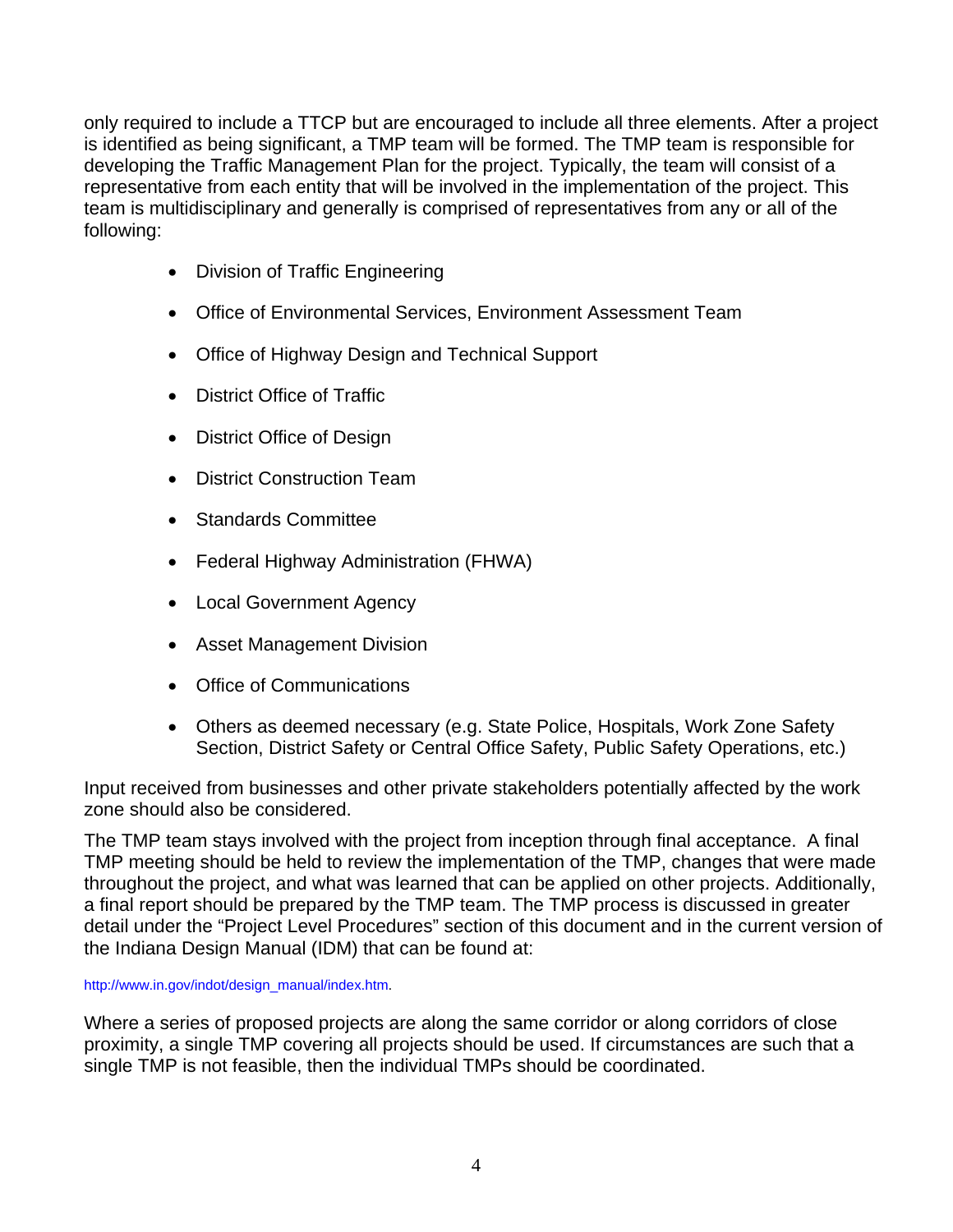If it is determined that it is not desirable to implement a formal TMP on an interstate project that is automatically identified as significant, then a request for an exception to the requirement for a formal TMP must be made in writing to the FHWA. Exceptions for general classifications of automatically identified projects (e.g. mowing) may also be requested from the FHWA. Requests for TMP exceptions for all other projects determined to be significant must be submitted to the Director of Highway Design & Technical Support (HDTSD) for review. The HDTSD will forward satisfactory requests to the Deputy Commissioner of Engineering and Asset Management (DCEAM), who will either approve or deny them.

#### **Significant, Non-Interstate Work Zones**

A formal TMP will be developed for all non-interstate work deemed to be significant. TMP procedures for non-interstate projects are the same as those for interstate projects.

#### **Permit Policies in Work Zones**

It is the State of Indiana's policy to permit oversized vehicles across routes that are not restricted by construction activity. Oversized vehicles are, in certain instances, required to have police escorts. If a work zone is encountered along the permit route, law enforcement informs the Indiana Department of Revenue for rerouting. When it is necessary to allow a permitted load through a work zone, the load will not be allowed to make the transit of the work zone during peak demand times or concurrently with special events.

#### **Local, Federal-Aid Projects**

Agreements for all local, federal-aid projects administered by INDOT will stipulate conformance to this policy through appropriate language within the agreement.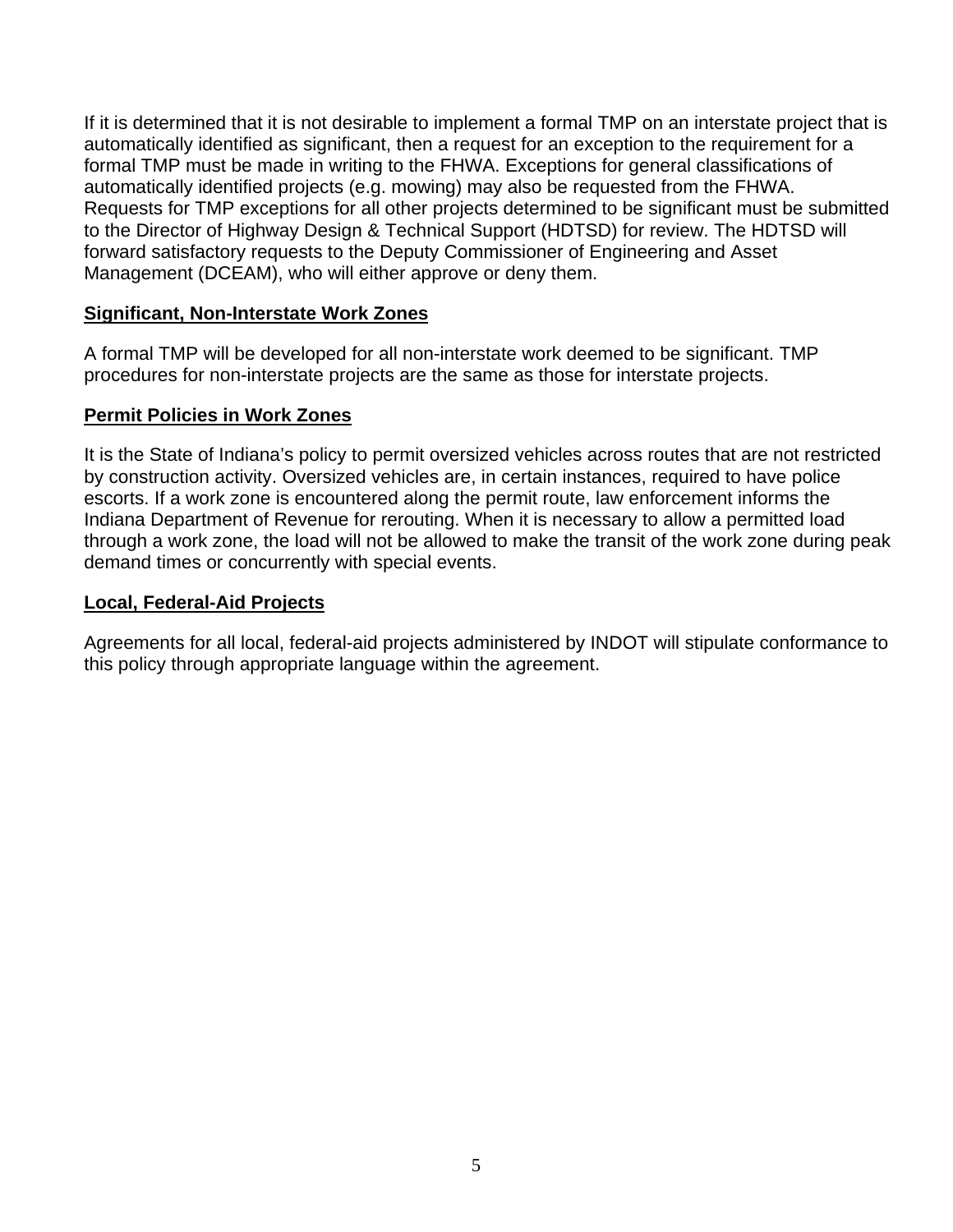## **STATE LEVEL PROCESSES & PROCEDURES**

#### **Work Zone Assessment & Management**

Projects are analyzed with the criteria for significant projects during the design phase. The analysis of some of the criteria is intuitive (e.g. criteria 1 – work consisting of new construction), while others require some research (e.g. criteria 2 – high traffic volumes). Some of this analysis may be subjective and, as a result, the reconsideration of the project impacts and the refinement of the TMP at later stages of plan development may be required.

For projects that are deemed significant, analysis of the impact to traffic is performed promptly after the identification is made. For interstate/freeway projects, this analysis is generally in the form of estimating queuing/delay, but often includes operational analysis of ramps, intersections, and alternative/detour routes. Non-interstate/non-freeway projects may also require analysis of corridor, intersection, and/or signal operational levels. Subsequent analysis should be performed when there is a change to the scope or plans that may alter the mobility and safety of the project. In turn, this analysis may affect the scope of work, the level of detail in the plans, or how construction is phased.

The Work Zone Safety Section of the Operations Division's Traffic Management Center (TMC) is involved with the planning and design phases as well as the construction phase of projects. The Work Zone Safety Section strives to improve safety and mobility in and around work zones for both motorists and workers. In part, this is done by performing project level field reviews of active work zones. During these reviews, the condition and placement of temporary traffic control (TTC) devices is noted, and specific items that need attention are reported. Additionally, the section tracks work zone compliance trends for work zone TTC setups based on what is documented during the field reviews. The Work Zone Safety Section's website can be found at:

#### http://www.in.gov/indot/2356.htm

The section recommends ways to increase traffic mobility through work zones that are performing or predicted to perform below expected levels. Examples of methods for supporting maximum work zone mobility include, but are not limited to: end-of-queue warning systems, temporary rumble strips, lane discipline signage (DO NOT PASS and TRUCKS USE [RIGHT or LEFT] LANE), dynamic speed monitoring displays ("Your speed is" signage), the use of alternate routes, travel time signage, and expected delay signage.

The section also maintains the Interstate Highway Congestion Policy (IHCP), the Policies, Processes and Procedures on Work Zone Safety and Mobility (this policy), the Work Zone Traffic Control Guidelines, and provides technical assistance regarding other work zone safety policies and standards.

The Work Zone Safety Section provides training courses on best practices in work zones. Some of the courses cover the proper use of TTC devices and others cover how to apply the IHCP. In the past, this training has been provided to INDOT construction personnel and designers. In the future, this training will also be provided to additional personnel.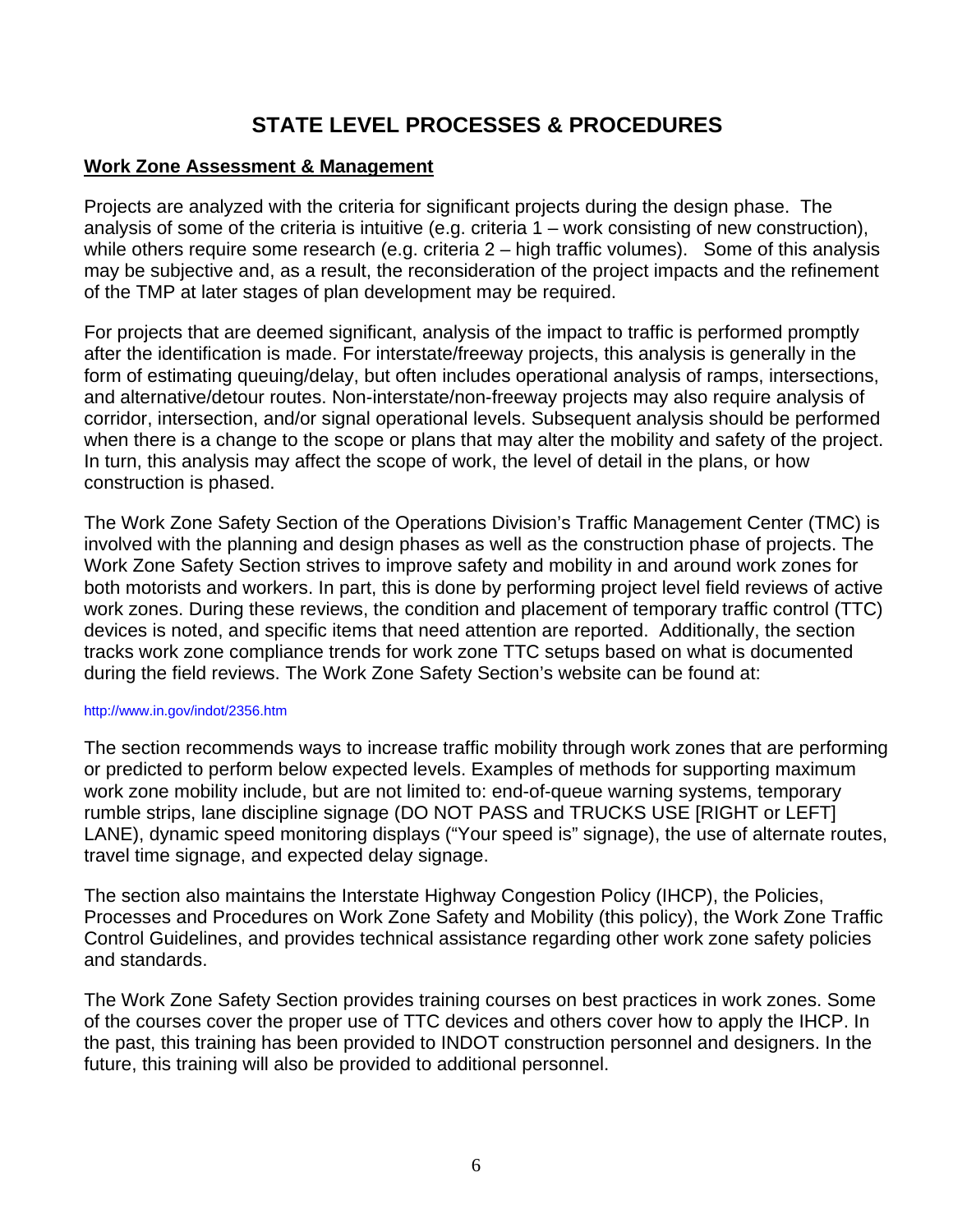The Work Zone Safety Section notes any queuing and delay observed during the course of the routine reviews. These observations will support the IHCP and can lead to changes in the construction plan if the queue is deemed to be unacceptable.

The TMC and the Technical Services Divisions in the districts address traffic operational issues in work zones. In many areas, the TMC maintains Intelligent Transportation System (ITS) infrastructure, which may be utilized as part of the TMP. The district Technical Services Division may request temporary adjustments to signal timings, channelization, and regulatory conditions such as speed limits and passing zones as needed to optimize traffic flow.

#### **Incident Management**

An Incident Management Plan (IMP) that is separate from the TOP may be necessary for a project on an interstate route where the AADT exceeds 50,000. Projects that have the greatest impact to travelers can engage the Public Safety Operations (PSO) Division of the TMC to assist with implementing an IMP when it is a part of the TMP. The PSO Division acts as liaison between INDOT Construction, the Indiana State Police, other law enforcement agencies, fire agencies and emergency medical services regarding incident and emergency response activities.

The PSO Division also provides a coordinated incident management response effort and the formulation of a multi-agency Incident Management Response Task Force. This task force consists of the agencies which will be affected by the project. It is intended to improve communications between emergency responders and to provide for implementation of coordinated plans, activities, and operational procedures between the affected agencies.

#### **Uniformed Law Enforcement in Work Zones**

A uniformed law enforcement officer in a police vehicle can provide a safety benefit to certain work zones. The INDOT PSO Division provides for marked vehicles, unmarked vehicles, motorcycles, and pickup trucks to be used, as necessary, within selected INDOT work zones to gain motorist compliance and insure public safety. Such law enforcement presence is not a substitute for the temporary traffic control devices required by Part 6 of the IMUTCD.

The contractor may hire an off duty officer to assist with traffic control in the work zone, or INDOT may retain off duty officers from the Indiana State Police to assist with the traffic control in the work zone on selected projects. This effort is coordinated by the INDOT PSO Division and is limited by fund availability.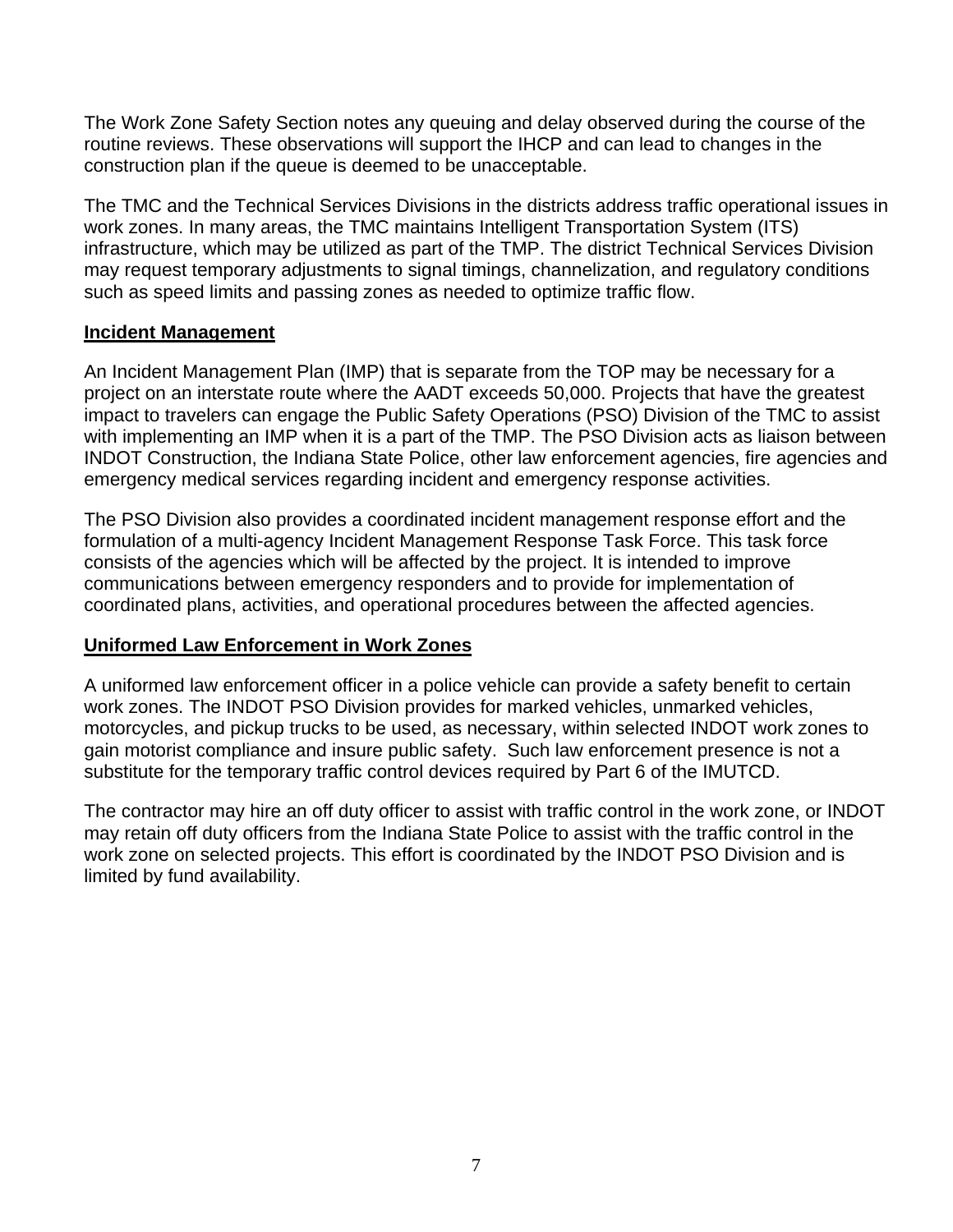#### **Work Zone Data**

INDOT collects data on work zone crashes and work zone mobility.

Crash data is obtained from the statewide Automated Reporting Information Exchange System (ARIES). The data collected for the construction period can be compared to historical data, when work was not taking place, at the same location and for the same months. This comparison is sometimes used to assess overall impact of the work zone on the traffic and the effectiveness of the work zone.

Work zone mobility data is collected by the Traffic Management Division to validate and update the IHCP and determine the need to consider project specific adjustments. This data can also be collected from other sources such as ITS hardware or GPS data. The GPS data that is collected is processed by a web tool which has been designed by staff at the TMC that can be found at:

#### http://liveview.trafficwise.org/

Field reviews performed at the project level by the Work Zone Safety Section yield observations on work zone operational characteristics and work zone traffic control device condition. These observations are synthesized into a year-end summary noting general tendencies, problem areas, and ideas for improvements. Findings are presented in an annual report distributed to the Executive Staff as well as the Production (Design), Construction, and Traffic Management offices. Presentations covering this information are also made to district construction personnel at their annual conferences.

#### **Training**

INDOT specifications currently require each contractor to identify a Certified Worksite Traffic Supervisor on each project that utilizes TTC. This certification is provided by the American Traffic Safety Services Association (ATSSA) or another approved source that has been determined to equal or exceed the detail of the ATSSA training. It is the practice of the Work Zone Safety Section that each section member receives this type of training periodically.

INDOT maintenance staff is required to receive training on flagging and work zone traffic control which is provided by the District Safety Directors. INDOT requires this training to be given to all new maintenance employees. Additionally, all maintenance employees attend refresher courses on a periodic basis.

INDOT has provided work zone training from in-house and national sources to designers and construction personnel. The Work Zone Safety Section provides in-house training to INDOT construction personnel as well as other groups/organizations. The Public Safety Operations Division provides Incident Management Awareness Training for contractor, sub-contractor supervisors, contract wrecker personnel, and other key personnel involved in major projects. These training courses are updated periodically.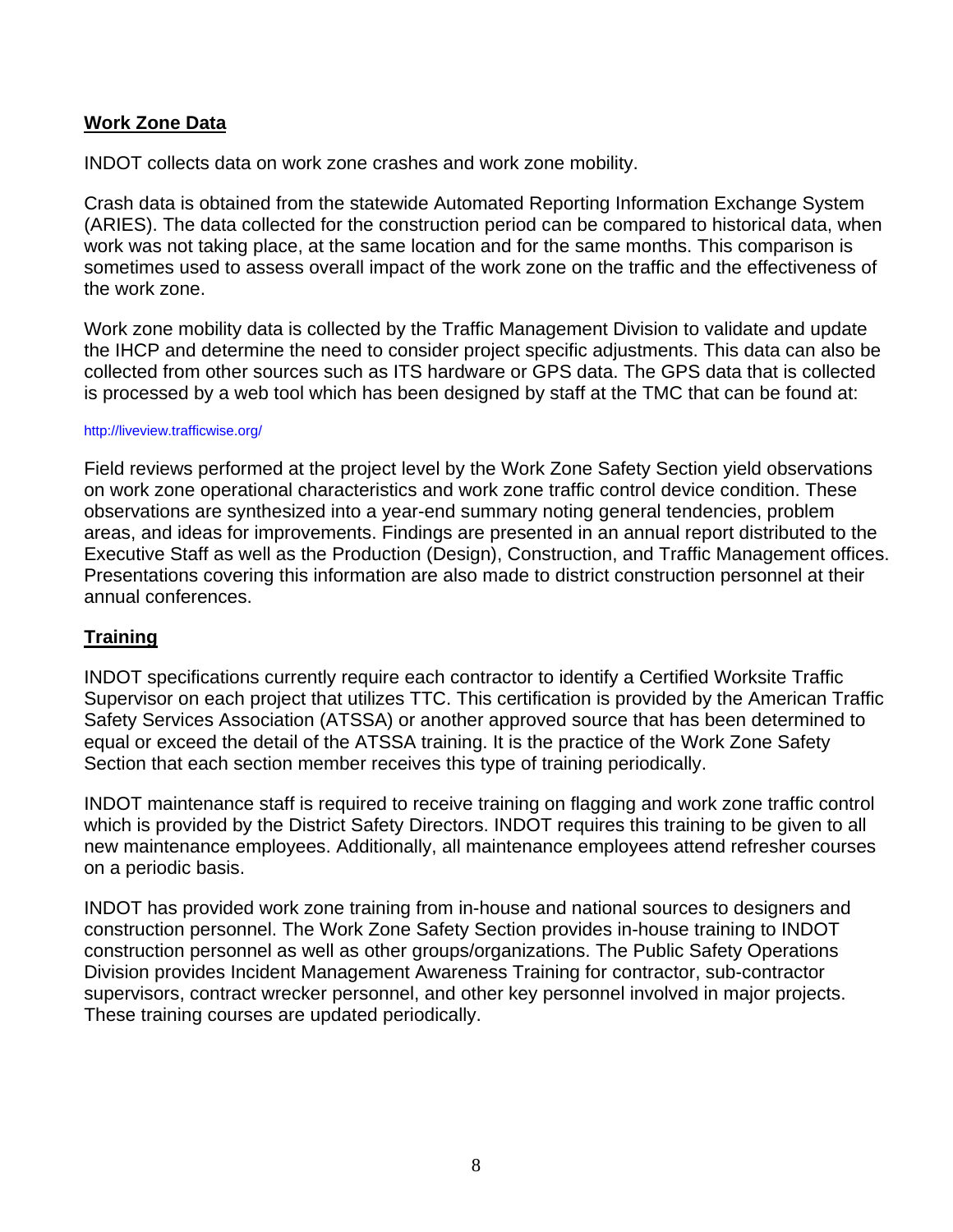#### **Public Outreach**

Public outreach is the method of utilizing a variety of measures to inform the public of work zone conditions. When the public is informed of work zone conditions in advance they may drive with more care within the work zone, or choose to use an different route altogether. At a statewide level, there are numerous processes to achieve a high level of Public Outreach. These include:

- Posting all news releases to the agency website and social media outlets. (This is done by the Communications Offices in central office and in the districts.)
- The INDOT TrafficWise website (http://pws.trafficwise.org/pws/) which offers a real-time snapshot of road restrictions and travel conditions.
- District customer service representatives who respond to inquiries.
- A toll free customer service line (866-849-1368, EXT 0) that is available to the public.
- The INDOT CARs Program website (http://indot.carsprogram.org/main.jsf) which provides the public, and permit applicants, information on road restrictions.

Additionally, the Customer Service Office tracks responses to inquiries to constantly improve service and response time.

INDOT presents and discusses work zone safety related concepts, practices and materials in public forums. At times this is done on INDOT's initiative and other times it is done by request. These efforts are generally performed by either the Communications Offices or the Work Zone Safety Section.

INDOT participates in the annual National Work Zone Safety Awareness Week. Organized events and press releases by the Central and District Communications Offices result in media exposure throughout the state. In recent years the Governor and Lieutenant Governor of Indiana, the Director of the Indiana Division of the FHWA, Indiana State Police, and family members of workers killed in work zone crashes have participated in the events.

#### **Process Review**

A process review will be conducted during odd-numbered years. A review team comprised of staff from a cross-section of INDOT offices will be formed and may include representatives from Planning, Production (Design), Operations, Construction, Traffic, Districts, Capital Program Management, and Communications. The Indiana Division of the FHWA will be invited to participate in the review. The findings will be used to develop a report, containing recommendations for improving INDOT work zone policies and procedures, which will be presented to INDOT's Executive Staff and the FHWA division office.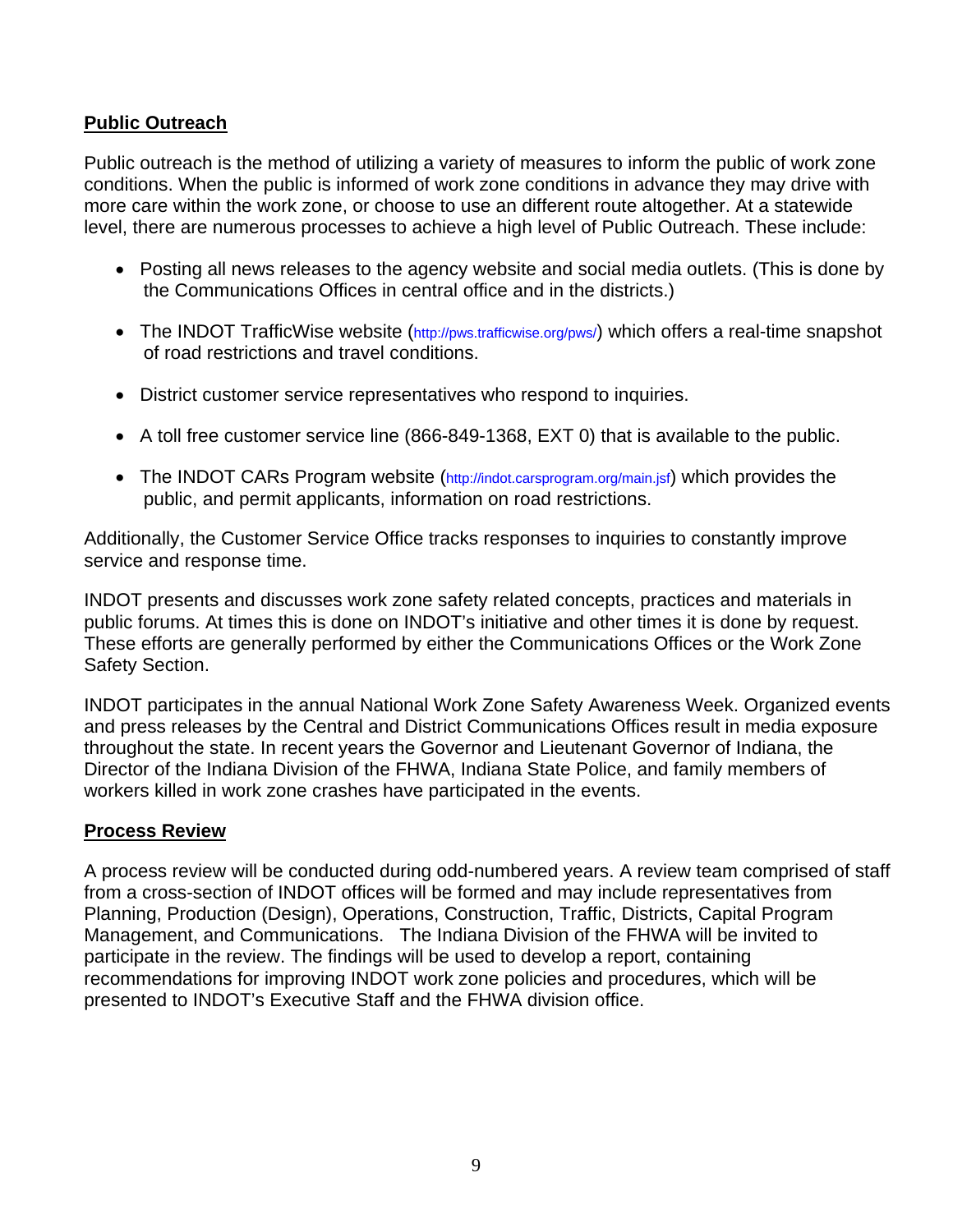## **PROJECT LEVEL PROCEDURES**

#### **Transportation Management Plans**

Determining the need for a Transportation Management Plan (TMP) normally is done at the start of the design phase for contracted work. This reduces the chance that a designer will have to rework all or part of the plans, particularly the maintenance of traffic (MOT) details.

TMPs for significant projects will include these three elements:

 **Temporary Traffic Control Plan (TTCP).** Since highway construction disrupts the normal flow of traffic and poses safety hazards, work zone traffic control should be considered on each highway construction project. The objective of the TTCP is to provide an implementation strategy that will minimize the adverse effects of traffic disruption on motorists, pedestrians, bicyclists, or workers. It is the designer's responsibility to ensure that an adequate TTCP is developed. The TTCP for contracted activities consists of the project specific MOT plans, contract provisions, INDOT Standard Drawings, and INDOT Standard Specifications. These documents create the basis for bidding, define how the contractor is to phase construction, and detail all the required elements of the physical work zone.

Selection of the appropriate work zone type represents one of the most significant elements of a traffic control strategy. Where appropriate, exposure control measures such as full road closures, ramp closures, median crossovers, working at off peak times, and accelerated construction techniques should be considered while selecting the work zone type to avoid or minimize worker exposure to motorized traffic and the exposure of traffic to work activities. When selecting an exposure control measure, adequate consideration should be given to the potential impacts on mobility. The appropriate work zone type should be identified at an early stage in the design process to significantly reduce the amount of time spent on analysis.

In addition to the selection of the work type, appropriate consideration should be given to other traffic control measures aimed at reducing work zone crashes and the risks and consequences of motorized traffic intrusion into the work space. Other traffic control measures to be considered include, but are not limited to, portable changeable message signs, high-level warning devices, longitudinal and lateral buffer spaces, temporary rumble strips, and channelizing device spacing reduction.

The Work Vehicle Traffic Control Plan (WVTCP) is a tool that the Project Engineer / Supervisor (PE/S) can use to coordinate and control the flow of construction vehicles, equipment, and workers within the work area. For many routes and work zone types, the WVTCP may need to address the safe access and egress of work vehicles and construction delivery vehicles to and from the work area. Access and egress of work vehicles and construction delivery vehicles must be discussed with and approved by the PE/S.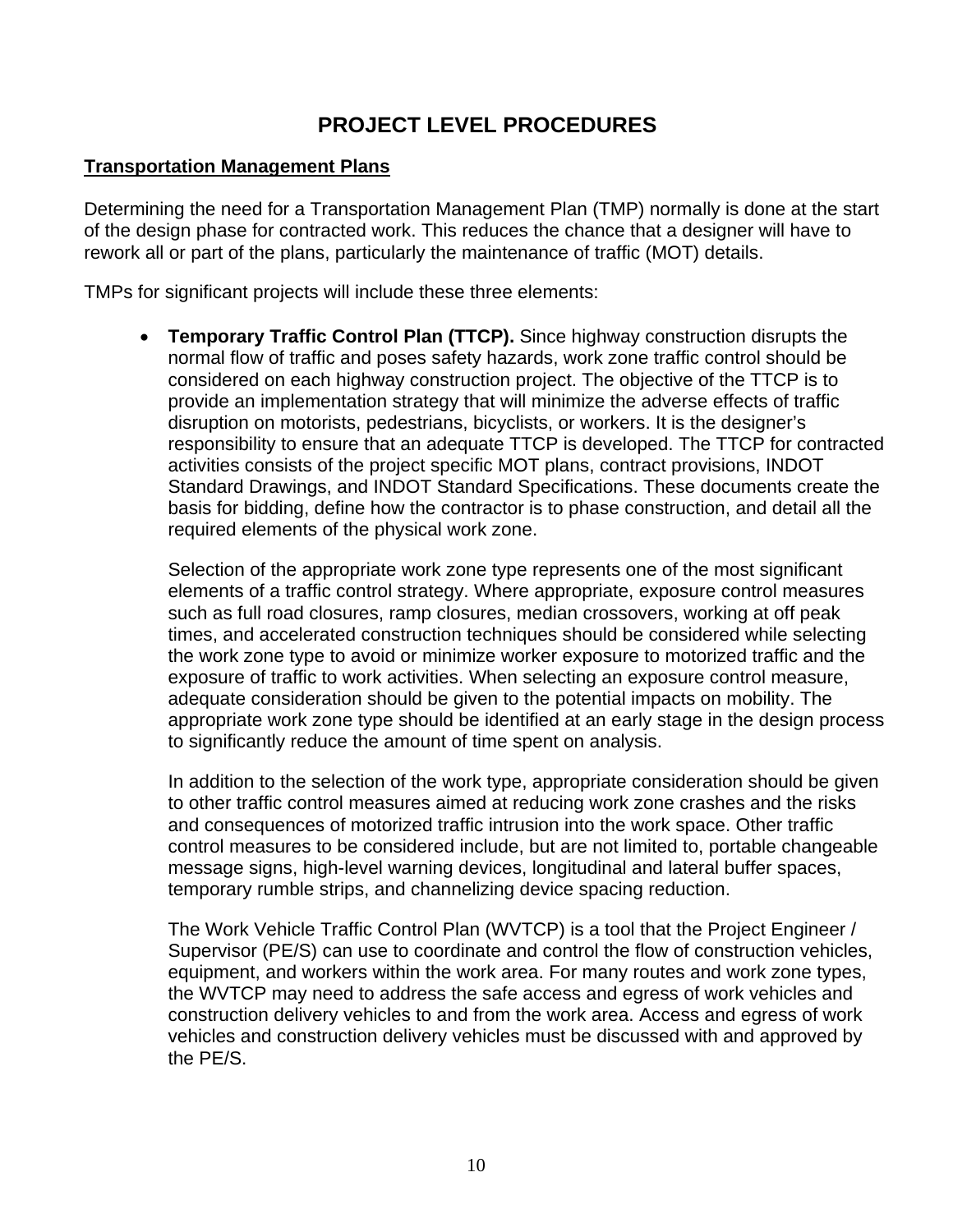Contractors may suggest changes to the TTCP to facilitate construction while maintaining work zone safety and similar levels of mobility. If a contractor believes that changes to the TTCP can result in improved traffic flow or smoother work operations, a written request may be submitted to the PE/S detailing the reason(s) for the request and the suggested modifications. An engineered drawing should be included to clarify what would be changed and how it will affect the traffic flow. The PE/S, along with the Area Engineer (AE), will review the submittal and determine if it is in the best interest of all stakeholders, including construction personnel, to allow the requested changes.

If it is concluded that the TTCP change is viable, then Project Personnel shall determine whether the contract pay items are affected. The time of the TTCP closure/restriction and any other important concerns should also be discussed. The proposal may be approved at the District level or may need input and/or approval from the Construction Management Division. After these steps are complete, a change order may be necessary.

The TTCP for maintenance activities is detailed in INDOT's Work Zone Traffic Control Guidelines. This document was developed as a simplified set of guidelines that meet or exceed the requirements of the IMUTCD for the use of INDOT field personnel.

- **Transportation Operations Plan (TOP).** The TOP is a set of strategies that will be used to minimize the impact of the work zone. It includes measures to adjust operations on roadways impacted by the work zone. The TOP must include the proposed methodology for monitoring and measuring mobility during the active work zone phase. This monitoring and measuring is needed so that the effectiveness of the TOP over time can be determined and adjustments can be made if necessary. TOPs for INDOT projects are developed with input from several sources including, but not limited to, Project Management, Construction, Highway Design and Technical Support, the TMC, and local stakeholders. Coordination across jurisdictional lines is emphasized. The TOP for significant projects also includes queuing/delay analysis.
- **Public Information Plan (PIP).** PIPs are intended to create an organized and systematic process to communicate work zone information to the traveling public and stakeholders. The PIP will include information to be communicated, communication strategies, and methods of delivery. Work on the PIP must be closely coordinated with INDOT Office of Communications, either at the district level or Central Office, in order to develop strategies and formulate messages that are consistent with the expected effects of the work zone. Public involvement and information meetings may be held and project specific websites may be developed for work zones with major impacts on the motoring public. Social Media may be used to provide updates on projects. The methods used to distribute information are typically determined during stage one of design as part of the formal TMP process.

As part of the PIP for many projects, INDOT distributes media advisories and press releases that give advance notice of road restrictions and closures. This is generally done by the district Office of Communications for any contract or maintenance activity that involves a lane closure. Moving operations are advertised at the discretion of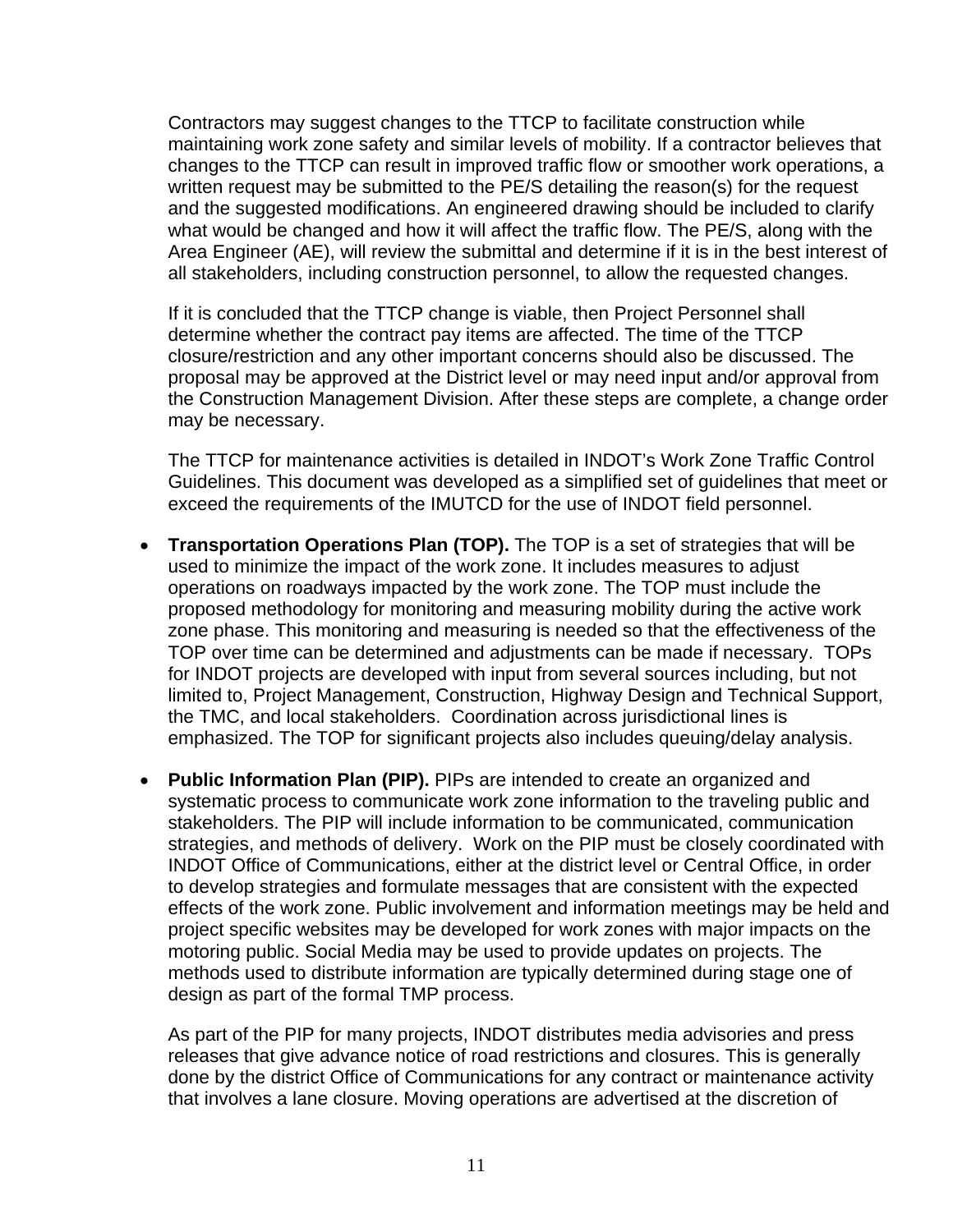district communications. The TMC, through the Advanced Traffic Management Systems (ATMS), utilizes Dynamic Message Signs (DMS) to communicate road restriction information to the public.

The TMP for projects not deemed to be significant must include a TTCP and may include the other elements.

#### **Plans, Specifications, & Estimates (PS&Es)**

Generally, the PS&Es provide for method based bidding rather than performance based bidding. In method based bidding, the particulars of the TTCP and any other TMP element executed through the contract are detailed and specified so that the bidders are left without any ambiguity as to what they are bidding. This is in contrast to performance based bidding where the prospective contractors must devise their own strategies to meet the outlined performance goals. Each project's PS&Es shall include the appropriate pay item provisions for implementing the TMP.

For TTC on INDOT contracts, several pay items may be included. Please refer to Section 801 of the current INDOT Standard Specifications for a complete list of standard TTC pay items. It is available at:

http://www.in.gov/dot/div/contracts/standards/book/index.html

#### **Special Contract Measures**

Incentive/Disincentive clauses are used when either the District or a Local Agency needs to open the road, or a section of it, to traffic as early as possible. This is often due to the severity of a project's impacts to the public or because of an upcoming event in the area which will result in a large increase in traffic volumes. FHWA concurrence must be obtained before this type of clause can be included in the contract. The request must include a calculation of the traffic volume using the roadway and the user costs associated with the restriction or closure. Typically, INDOT's Contracts Section requests this analysis from the Construction Management Division Field Engineer who oversees the district where the project is located. Contracts with an incentive must also have a disincentive for the closure/restriction not being removed by the date stated in the contract. That disincentive dollar amount must be equal to the incentive amount stated in the contract. Chapter 503 of the Indiana Design Manual contains further information on Incentive/Disincentive clauses and on  $A + B$  Bidding which can also be used to encourage shorter closure times.

#### **Permit Procedures in Work Zones**

TTCPs for permit work not only include INDOT standard drawings and specifications, but a specially developed detail for utility and drive work (Appendix A).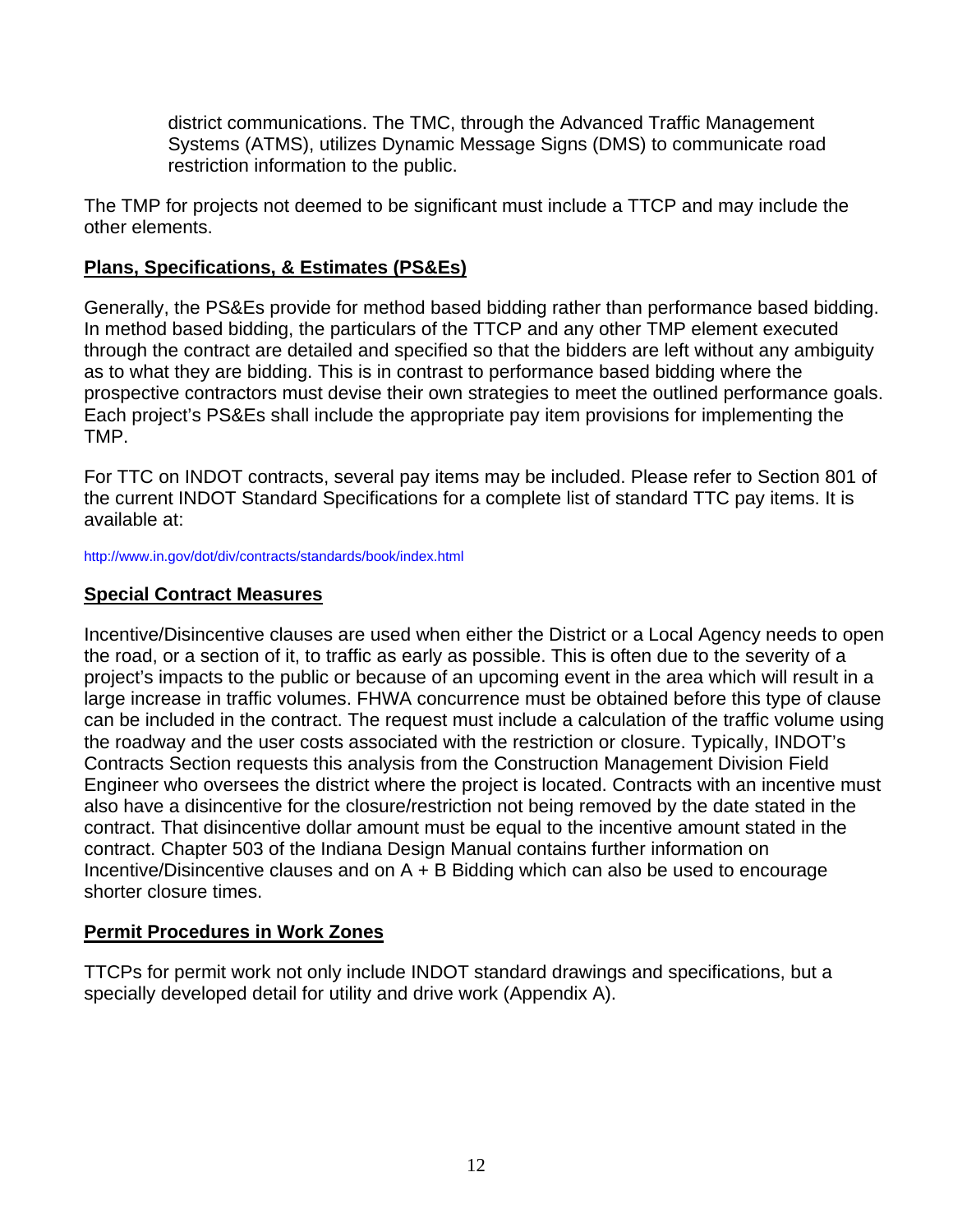#### **Positive Protection Devices**

The designer shall consider a traffic-control method, such as a detour, which does not require the use of positive protection, minimizes the hazard exposure, or maximizes the separation of workers and traffic. However, positive protection is often required depending on the traffic control method selected. At a minimum, the designer will consider positive protection in situations where workers are placed at increased risk from motorized traffic and where positive protection devices offer the highest potential for increased safety for workers and road users. The use of positive protection should be considered in accordance with the method described in the Indiana Design Manual.

#### **Device Quality Guidelines**

Temporary traffic control devices shall be maintained continuously to ensure visibility and to protect the public. The American Traffic Safety Services Association (ATSSA) brochure titled "Quality Standards for Work Zone Traffic Control Devices" is used as a guide to determine if temporary traffic control devices are Acceptable, Marginal, or Unacceptable except as described in INDOT Standard Specification 801.03. Upon initial setup and at all phase changes, all individual devices shall be of the Acceptable classification. Any device which is not completely covered or removed when the message does not apply or when directed will be considered Unacceptable.

The Traffic Control Device Report (commonly called the sign and barricade report) is used to ensure that the traffic control devices are looked at daily. The contractor completes this report weekly and submits it to the PE/S.

#### **Work Zone Field Reviews**

The Work Zone Safety Section performs field reviews of active work zones. A project of any size, type, or complexity may be subject to a review. These reviews are typically broken into two types; Technical Compliance Reviews and Operational Reviews. The reviews are performed by a member of the Work Zone Safety Section. The general procedures for a technical compliance review are outlined in Appendix B.

Technical Compliance Reviews focus on the placement of the TTC devices and their condition. These reviews identify three tiers for the issues. Tier 1 issues are those which most directly affect worker or motorist safety. Tier 2 issues are those which affect mobility through the work zone. Tier 3 issues consist of technical errors that do not significantly affect either safety or mobility, but may detract from the goal of providing consistent and clear messages to the motorist. If applicable, the reviewer may revisit the project to determine if the Tier 1 issues identified during the initial review have been corrected. Additional follow-ups may also be appropriate to track the effectiveness of changes proposed to address Tier 2 issues.

Operational Reviews focus on the mobility performance of the work zone but may also contain all the aspects of a Technical Compliance Review. Items such as traffic speed, queue length/frequency, work zone traffic capacity, and traffic confusion are taken into consideration during these reviews. This is the typical review type for work zones located on high speed facilities.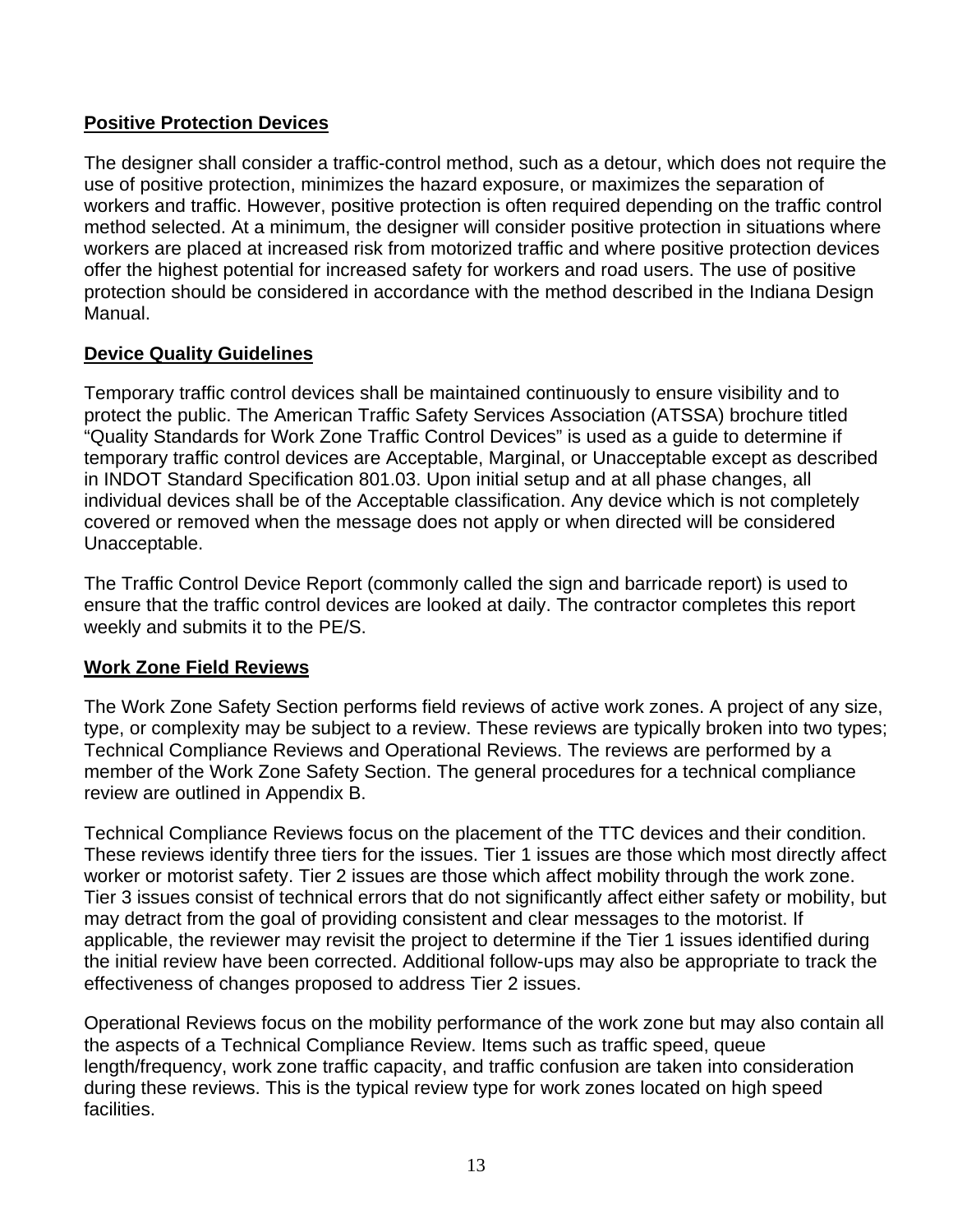#### **Work Zone Crash Reviews**

When a work zone related fatal crash occurs, the Work Zone Safety Section performs an investigation into the circumstances leading up to the crash that may include visits to the worksite, reviewing police crash reports, interviewing the INDOT construction staff and contractor, and collaborating with the District Safety Director. This investigation is not to decide which party is at fault in the crash, but is to determine if any of the circumstances surrounding the incident could be changed in the future to decrease the likelihood of similar crashes occurring. When the investigation is complete, a report containing information about the crash, a review of the MOT/TTC on the project, and any recommended changes, either specific to the work zone where the crash occurred or applicable statewide, is prepared and distributed to the PE/S, the district, and multiple divisions within Central Office.

Additionally, work zones which experience a large number of crashes or an obvious pattern of crashes may also be investigated to determine if anything could be changed to decrease the chances of such crashes occurring in the future. This investigation will be in collaboration with the PE/S and will likely include an analysis of ARIES crash data and a visit to the work zone. This will result in a short report detailing the results of the investigation and any recommendations that were made.

#### **Work Zone Mobility**

The Work Zone Safety Section works to improve mobility by recommending solutions for projects in the construction phase that are experiencing mobility issues. This can also be done at the request of the PE/S or the AE. The presence of reoccurring queues, which are in excess of predictions, is an example of a mobility issue.

On such projects, the section reviews the work zone during periods of lowest performance and/or highest queue and seeks to determine the cause of the performance issues. The reviewer then attempts to identify changes that could be made which would help achieve the desired level of performance. The recommended changes may include methods that are typically considered during design. Adding end-of-queue warning systems, revising pavement markings, placing additional TTC devices, or low cost approaches such as relocating or realigning existing devices to improve perception and clarity are examples of changes that may be recommended. If performance improvements are not feasible the reviewer proposes mitigation measures to better alert motorists of queues or to encourage them to use alternate routes.

After the changes have been made, the mobility performance of the work zone is monitored to determine the effectiveness of the changes. Data can be collected remotely or the site can be revisited to determine the success of the changes. Further refinements may need to be made to improve performance or the work zone based on these findings. The information collected in these reviews will be shared with other divisions to improve future MOT design and implementation.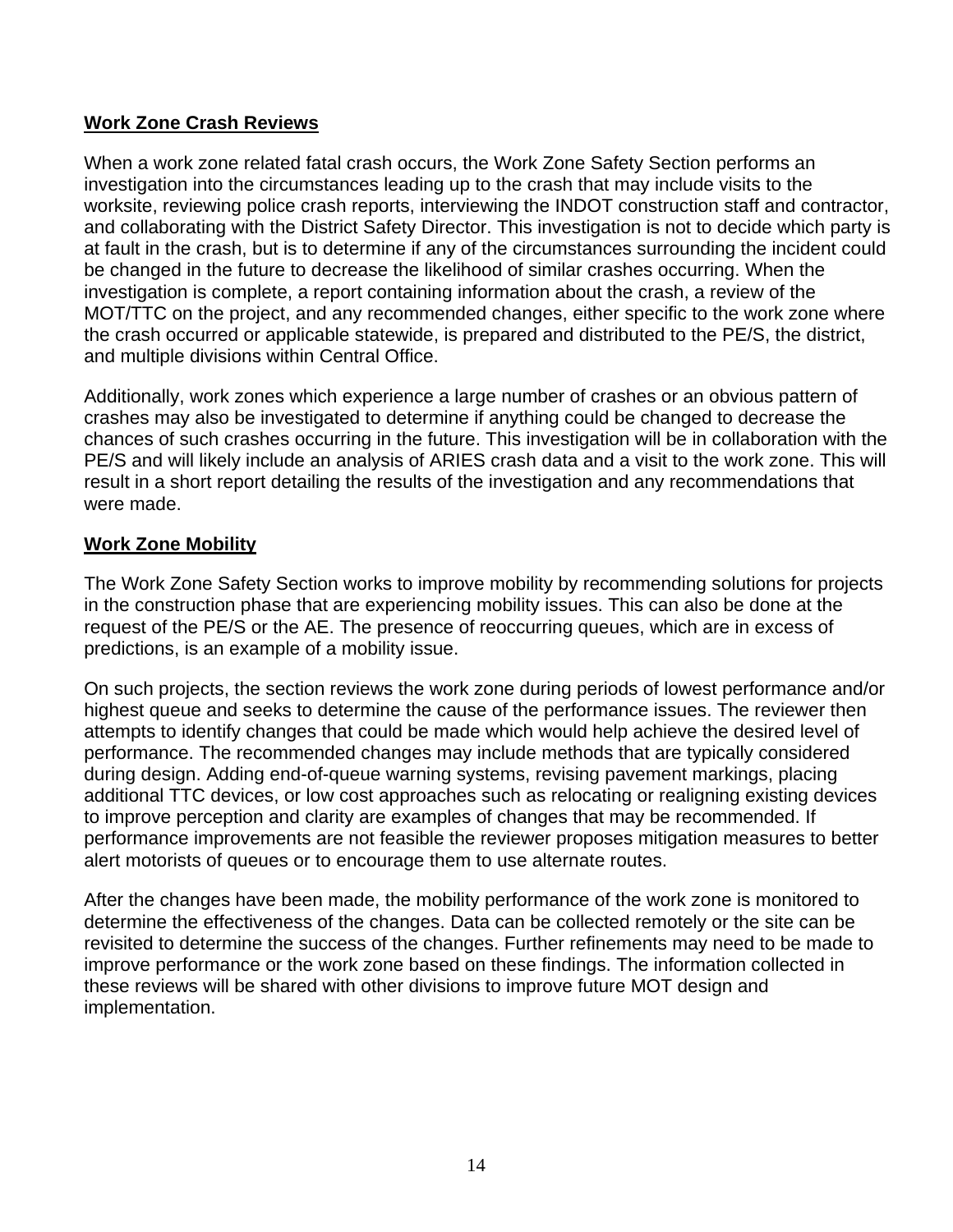#### **APPROVAL**

Transmitted herewith are the Policies, Processes, and Procedures for Work Zone Safety and Mobility for the Indiana Department of Transportation. This replaces the previous document of the same name which was approved on October 4, 2007 and shall be effective immediately upon signature.

Approved:

**Ryan** Gallagher

Deputy Commissioner, **Operations and District Support**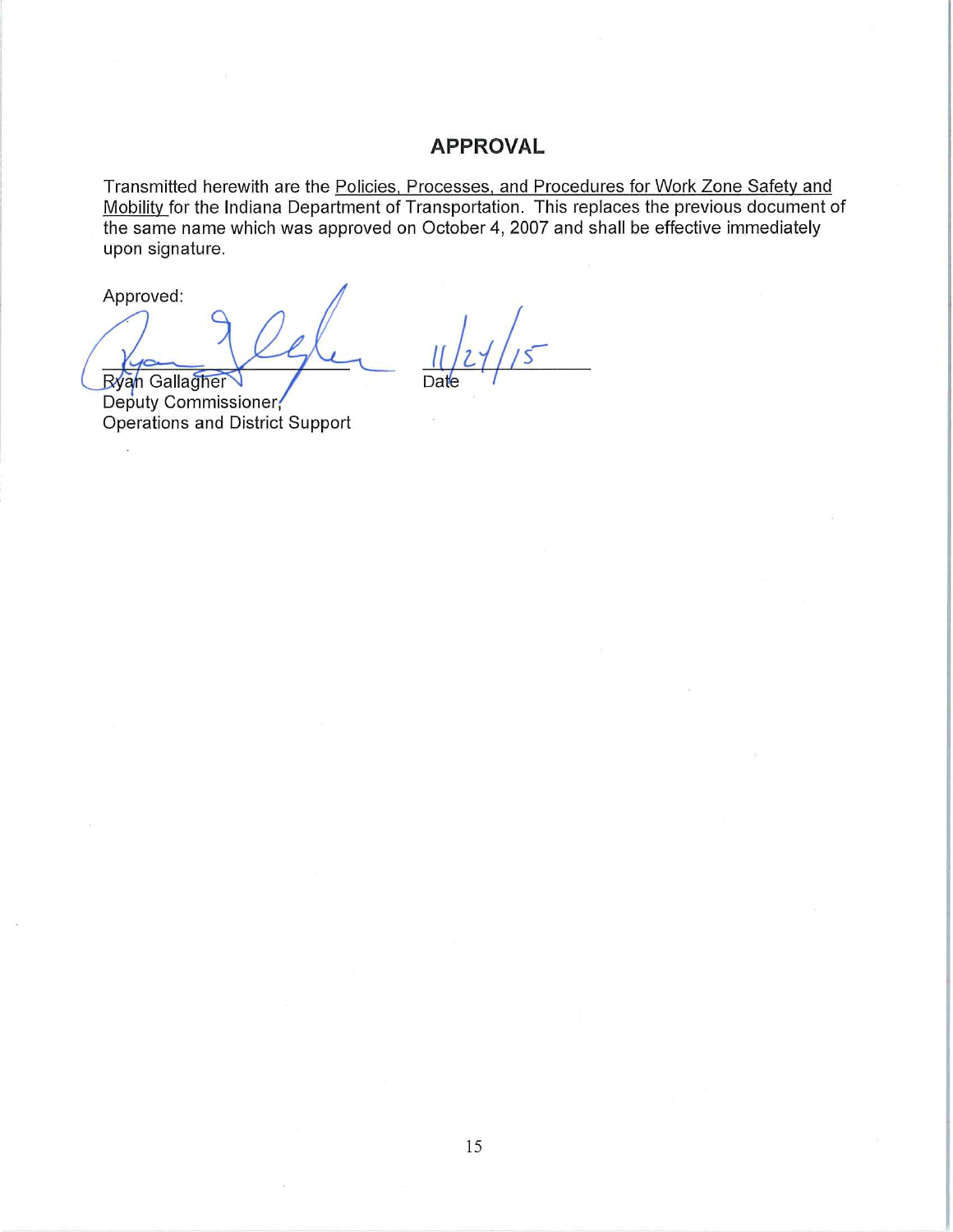

**APPENDIX A TEMPORARY TRAFFIC CONTROL DETAIL FOR PERMITS**